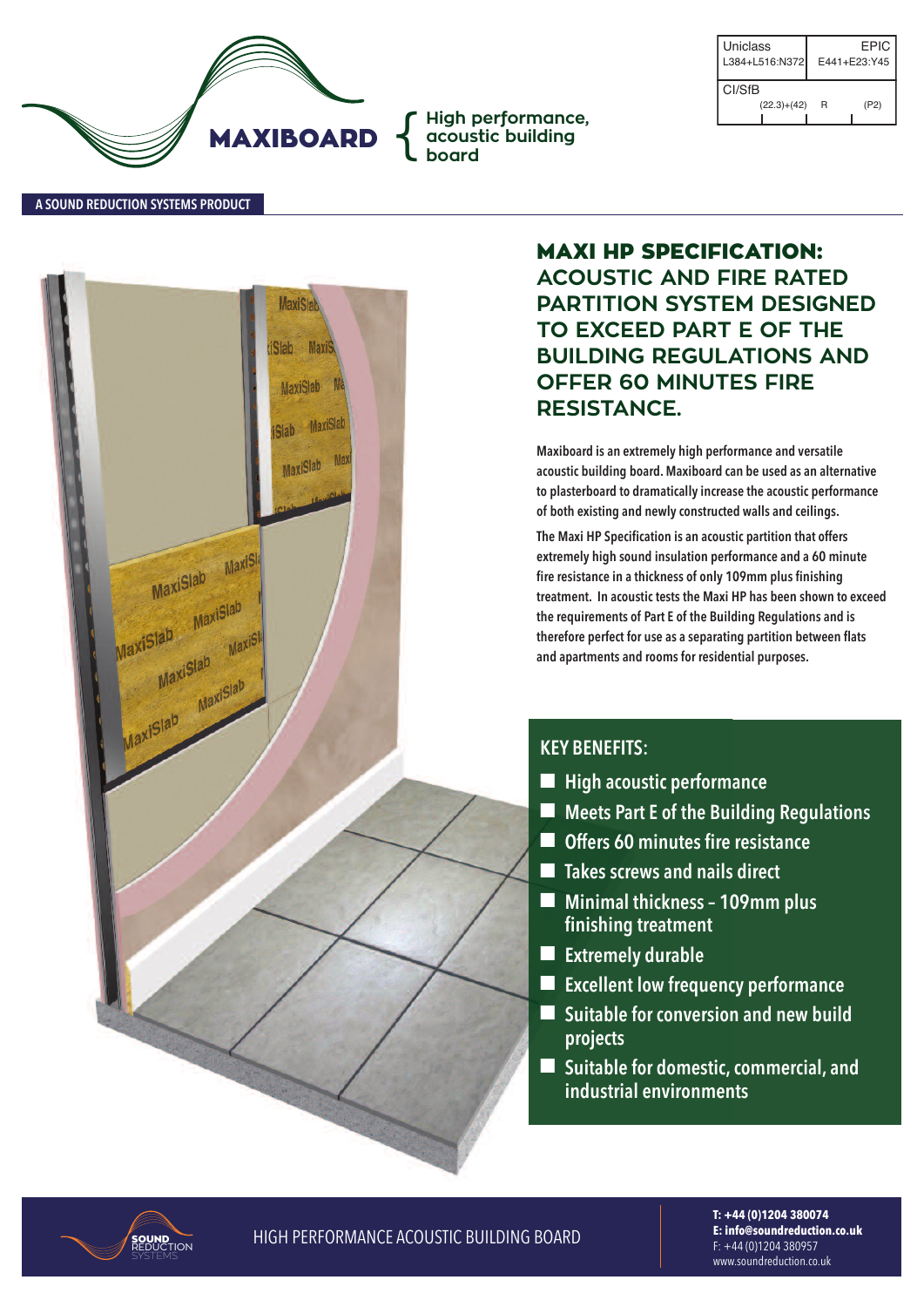

#### **INSTALLATION GuIdANcE**

The Maxi HP Partition is ideal where acoustic and fire regulations need to be met in areas where space is at a premium. Prior to installation, the self adhesive Maxi HP felt is applied to the recess on the outside of the floor channel. The floor and soffit tracks are then secured prior to fitting maxi Hp studs,which are positioned at 600mm centres. please note the Maxi HP Studs are not secured to the floor and soffit channels.

All stud mesh profiles are fitted in same direction. 50mm Maxislab is placed within the stud cavity. Maxiboard panels are then fixed to the Maxi HP Studs in a brick pattern with half panel overlap, using 3.9 x 30mm SRS Maxi screws.

The partition is constructed with the 10mm lighter coloured gypsum side of the board facing outwards, unless specification requirements determine otherwise, ready to be overboarded with a standard plasterboard. Fixings are at a maximum of 250mm centres with the lowest fixing not greater than 30mm from the floor and the uppermost fixing at 60mm from the head. all fixings are positioned at 20mm from the edge of the maxiboard. The uppermost Maxiboard panels are fitted 5mm short of the perimeters, with a bead of intumescent sealant being used to fill this gap.

SRS Gripfix is applied to all shiplap edges of the Maxiboard panels. Where Maxiboard abuts a wall, floor or ceiling, the shiplap edge should be removed so the board sits flush to the adjunct. A bead of SRS Acoustic Sealant should be applied to the edge of the maxiboard when fitting to ensure isolation from the existing structure.

When installing a door into a Maxi HP partition you will need a door casing to suit the thickness of the partition. The total thickness is 109mm, excluding plasterboard and skim coat. it is also important to note that the inclusion of a door, in any partition system,will

have a detrimental effect on the overall acoustic performance. for optimum acoustic performance, allsockets and switches should be surface mounted or flush fitted with srs acoustic socket boxes.

(Please refer to separate Acoustic Socket Box datasheet for further details).



## **AcOuSTIc dATA**

#### **Building Regulations Part E - Resistance to the Passage of Sound**

| Dwelling-houses and flats - performance standards for walls.                                                                                                                 |                                                                                      |  |  |
|------------------------------------------------------------------------------------------------------------------------------------------------------------------------------|--------------------------------------------------------------------------------------|--|--|
|                                                                                                                                                                              | <b>Airborne Sound Insulation</b><br>$D_{nT,w} + C_{tr} dB$ (minimum values)          |  |  |
| Purpose built dwelling-houses or flats<br>Walls                                                                                                                              | 45                                                                                   |  |  |
| Dwelling-houses or flats formed by material change of use<br>Walls                                                                                                           | 43                                                                                   |  |  |
| Rooms for residential purposes - performance<br>standards for separating walls.                                                                                              |                                                                                      |  |  |
|                                                                                                                                                                              | <b>Airborne Sound Insulation</b><br>$D_{nT,w}$ + C <sub>tr</sub> dB (minimum values) |  |  |
| Purpose built dwelling-houses or flats<br>Walls                                                                                                                              | 43                                                                                   |  |  |
| Dwelling-houses or flats formed by material change of use<br>Walls                                                                                                           | 43                                                                                   |  |  |
| Laboratory values for new internal walls within: dwelling-houses,<br>flats and rooms for residential purposes, whether purpose-built or<br>formed by material change of use. |                                                                                      |  |  |
| <b>Airborne Sound Insulation</b><br>$R_W$ dB (minimum values)                                                                                                                |                                                                                      |  |  |
| Walls<br>40                                                                                                                                                                  |                                                                                      |  |  |

#### **AcOuSTIc dATA**

| <b>MAXIBOARD PARTITION</b> |                                     |  |  |  |
|----------------------------|-------------------------------------|--|--|--|
| $D_{nI,w}$ (dB)            | Airborne<br>$D_{nT,w} + C_{tr}(dB)$ |  |  |  |
| 58                         | 151                                 |  |  |  |

Tests carried out independently by Noise Control Services 04/08/03. Measured according to BS EN ISO 140-4:1998. Rated to BS EN ISO 717:1 1997. Test reference no. NCS 08032/3.

SOUND<br>Reduction

**HIGH PERFORMANCE ACOUSTIC BUILDING BOARD** 

**T: +44 (0)1204 380074 E: info@soundreduction.co.uk** f: +44 (0)1204 380957 www.soundreduction.co.uk